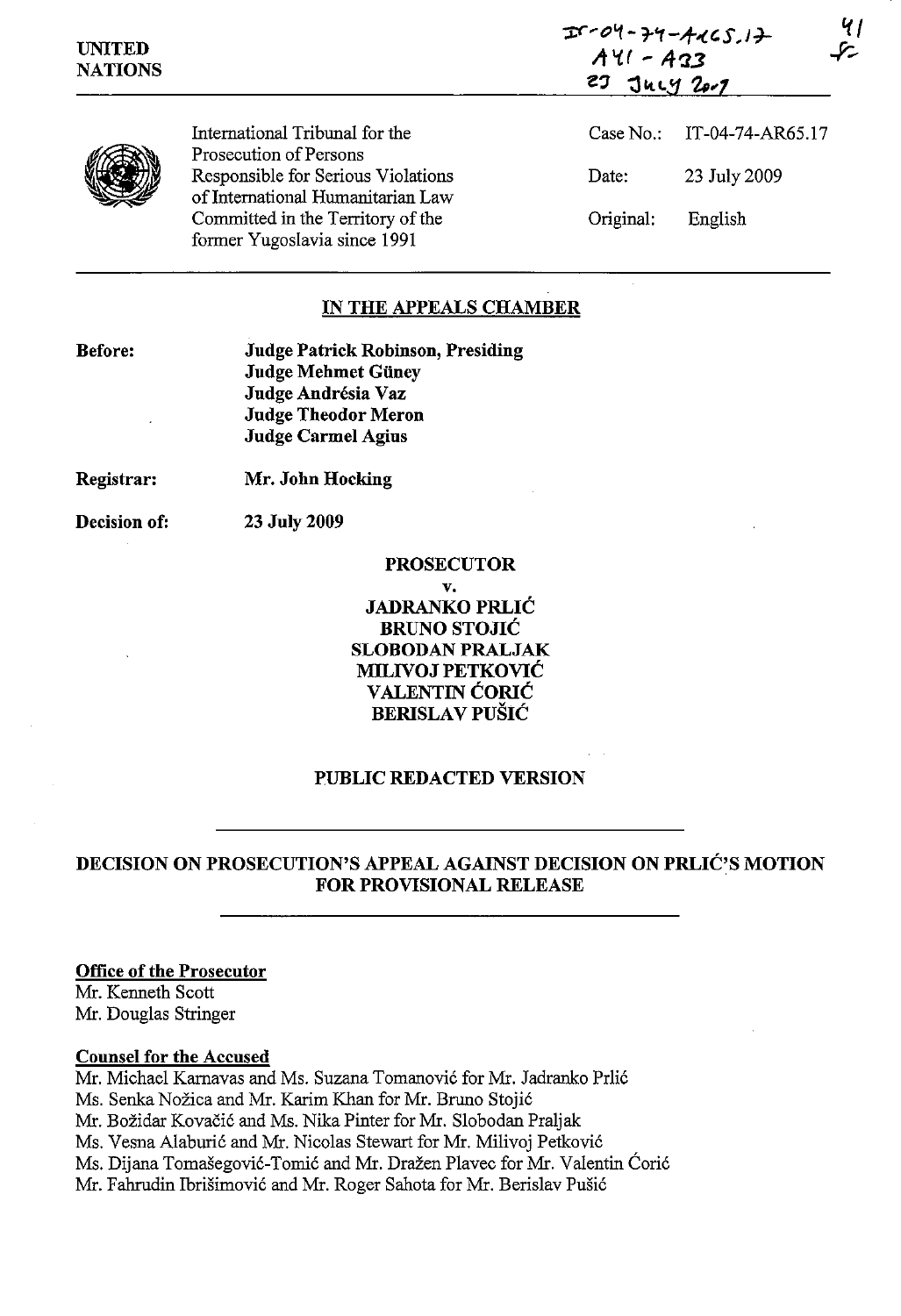1. The Appeals Chamber of the International Tribunal for the Prosecution of Persons Responsible for Serious Violations of International Humanitarian Law Committed in the Territory of the Former Yugoslavia since 1991 ("Appeals Chamber" and "Tribunal", respectively) is seised of a "Prosecution Appeal of the Trial Chamber's Decision of 29 June 2009 Granting the Accused Prlic Provisional Release", filed confidentially on 30 June 2009 ("Appeal") against the *"Decision relative à la Demande de mise en liberté provisoire de l'Accusé Prlić", issued confidentially on 29* June 2009 ("Impugned Decision"), granting provisional release to Jadranko Prlić ("Prlić").

## **I. BACKGROUND**

2. On 12 June 2009, Prlic filed confidentially a motion requesting provisional release for the 2009 summer judicial recess.<sup>1</sup> On 29 June 2009, the Trial Chamber issued the Impugned Decision, finding that Prlic, if released, would not pose a flight risk and would not endanger victims, witnesses, or other persons.<sup>2</sup> The Trial Chamber also found that the humanitarian grounds put forward by Prlic were sufficiently compelling to justify the provisional release.<sup>3</sup> The Chamber therefore partially granted Prlić's request, ordered him released for seven days, and ordered a stay of the hnpugned Decision, following the Prosecution's indication that it intended to appeal should provisional release be granted.4 On 30 June 2009, the Prosecution filed this Appeal. Prlic filed a response on 9 July 2009.<sup>5</sup> The Prosecution filed a reply on 13 July 2009.<sup>6</sup>

#### **II. STANDARD OF REVIEW**

3. The Appeals Chamber recalls that an interlocutory appeal is not a *de novo* review of a Trial Chamber's decision.<sup>7</sup> The Appeals Chamber has previously held that a decision on provisional release by the Trial Chamber under Rule 65 of the Rules of Procedure and Evidence of the Tribunal

<sup>I</sup>*Prosecutor* v. *Prlic et al.,* Case No. IT-04-74-T, Jadranko Prlic's Motion for Provisional Release for Humanitarian Reasons During the 2009 Summer Recess Period, filed confidentially on 12 June 2009, p.l.

<sup>&</sup>lt;sup>2</sup> Impugned Decision, paras 24, 26.

<sup>&</sup>lt;sup>3</sup> Impugned Decision, para. 34.

<sup>4</sup> Impugned Decision, paras 34, 37.

<sup>&</sup>lt;sup>5</sup> Jadranko Prlić's Response to the *Prosecution Appeal of the Trial Chamber's Decision of 19 June 2009 Granting the Accused Prlic Provisional Release,* filed confidentially on 9 July 2009 ("Response").

<sup>&</sup>lt;sup>6</sup> Prosecution's Reply to Jadranko Prlic's Response to the Prosecution Appeal of the Trial Chamber's 29 June 2009 Decision to Provisionally Release Accused Prlic, filed confidentially on 13 July 2009 ("Reply").

<sup>7</sup>*See, e.g., Prosecutor* v. *Prlic et ai.,* Case No. IT-04-74-AR65.11, Decision on Praljak's Appeal of the Trial Chamber's 2 December 2008 Decision on Provisional Release, 17 December 2008, para. 4 *("Praljak* Decision") (citing *Prosecutor* v. *Haradinaj et ai.,* Case No. IT-04-84-AR65.2, Decision on Labi Brahimaj's Interlocutory Appeal Against the Trial Chamber's Decision Denying His Provisional Release, 9 March 2006 *("Brahimaj* Decision"), para. *5; Prosecutor* v. *Stanisi6,* Case No. IT-04-79-AR65.1, Decision on Prosecution's Interlocutory Appeal of Mico Stanišić's Provisional Release, 17 October 2005 ("Stanišić Decision"), para. 6; Prosecutor v. *Boškoski and Tarculovski,* Case No. IT-04-82-AR65.2, Decision on Ljube BoSkoski's Interlocutory Appeal on Provisional Release, 28 September 2005, para. 5).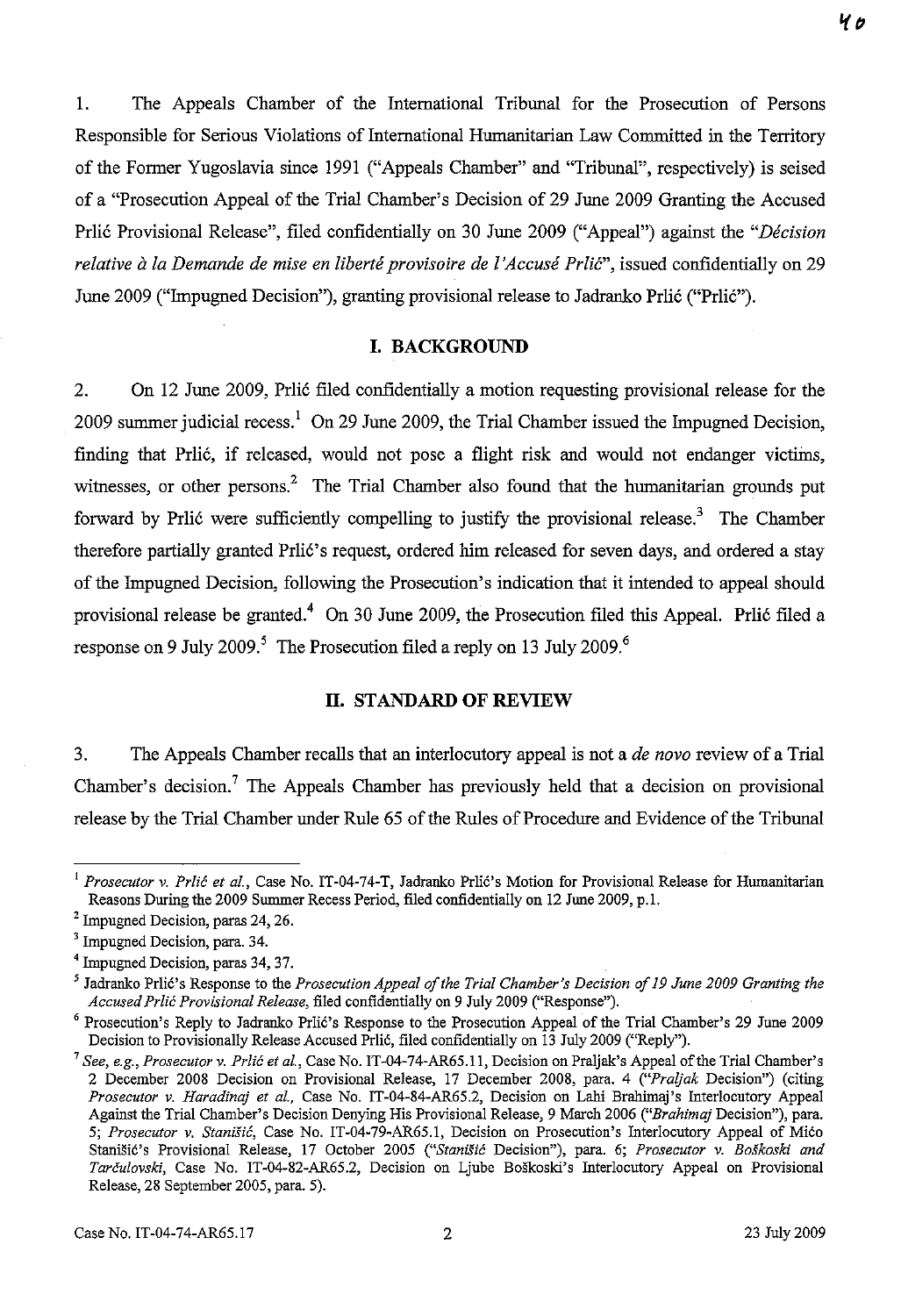("Rules") is a discretionary one.<sup>8</sup> Accordingly, the relevant inquiry is not whether the Appeals Chamber agrees with that discretionary decision, but rather whether the Trial Chamber has correctly exercised its discretion in reaching that decision.<sup>9</sup>

4. In order to successfully challenge a discretionary decision on provisional release, a party must demonstrate that the Trial Chamber has committed a discernible error.<sup>10</sup> The Appeals Chamber will only overturn a Trial Chamber's decision on provisional release where it is found to be (a) based on an incorrect interpretation of governing law; (b) based on a patently incorrect conclusion of fact; or (c) so unfair or unreasonable as to constitute an abuse of the Trial Chamber's discretion.<sup>11</sup> The Appeals Chamber will also consider whether the Trial Chamber has given weight to extraneous or irrelevant considerations or has failed to give weight or sufficient weight to relevant considerations in reaching its decision.<sup>12</sup>

#### **III. APPLICABLE LAW**

5. Under Rule 65(B) of the Rules, a Chamber may grant provisional release only if it is satisfied that, if released, the accused will appear for trial and will not pose a danger to any victim, witness, or other person; and after having given the host country and the State to which the accused seeks to be released, the opportunity to be heard.<sup>13</sup>

6. In deciding whether the requirements of Rule 65(B) of the Rules have been met, a Trial Chamber must consider all of those relevant factors which a reasonable Trial Chamber would have been expected to take into account before coming to a decision.<sup>14</sup> It must then provide a reasoned opinion indicating its view on those relevant factors.<sup>15</sup> What these relevant factors are, as well as the weight to be accorded to them, depends upon the particular circumstances of each case.<sup>16</sup> This is because decisions on motions for provisional release are fact-intensive and cases are considered

*<sup>•</sup> Prosecutor* v. *Prlic,* Case No. IT-04-74, Decision on the Accused Praljak's Motion for Provisional Release, 25 July 200S, para. 6.

*<sup>9</sup> See, e.g., Praljak* Decision, para. 4; *Prosecutor* v. *Milutinovic* ef *aI.,* Case No. IT-05-S7-AR65.2, Decision on Interlocutory Appeal of Denial of Provisional Release During the Winter Recess, 14 December 2006, para. 3; *Prosecutor* v. *Popovic et al.,* Case No. IT-05-SS-AR65.2, Decision on Defence's Interlocutory Appeal of Trial Chamber's Decision Denying Ljubomir Borovcanin Provisional Release, 30 June 2006, para. 5.

<sup>10</sup>*Praljak* Decision, para. 5 (internal citation omitted).

<sup>11</sup>*Praljak* Decision, para. 5.

<sup>12</sup>*Prosecutor* v. *Popovic et aI.,* Case No. IT-05-SS-AR65.7, Decision on Vujadin Popovic's Interlocutory Appeal Against the Decision on Popovic's Motion for Provisional Release, 1 July 200S, para. 6.

*<sup>13</sup> Praljak* Decision, para. 6; *Brahimaj* Decision, para. 6.

<sup>14</sup>*Praljak* Decision, para. 7; *Brahimaj* Decision, para. 10.

<sup>15</sup>*Praljak* Decision, para. 7; *see also Brahimaj* Decision, para. 10.

*<sup>16</sup> Praljak* **Decision, para. 7;** *Stanisi6* **Decision, para. 8.**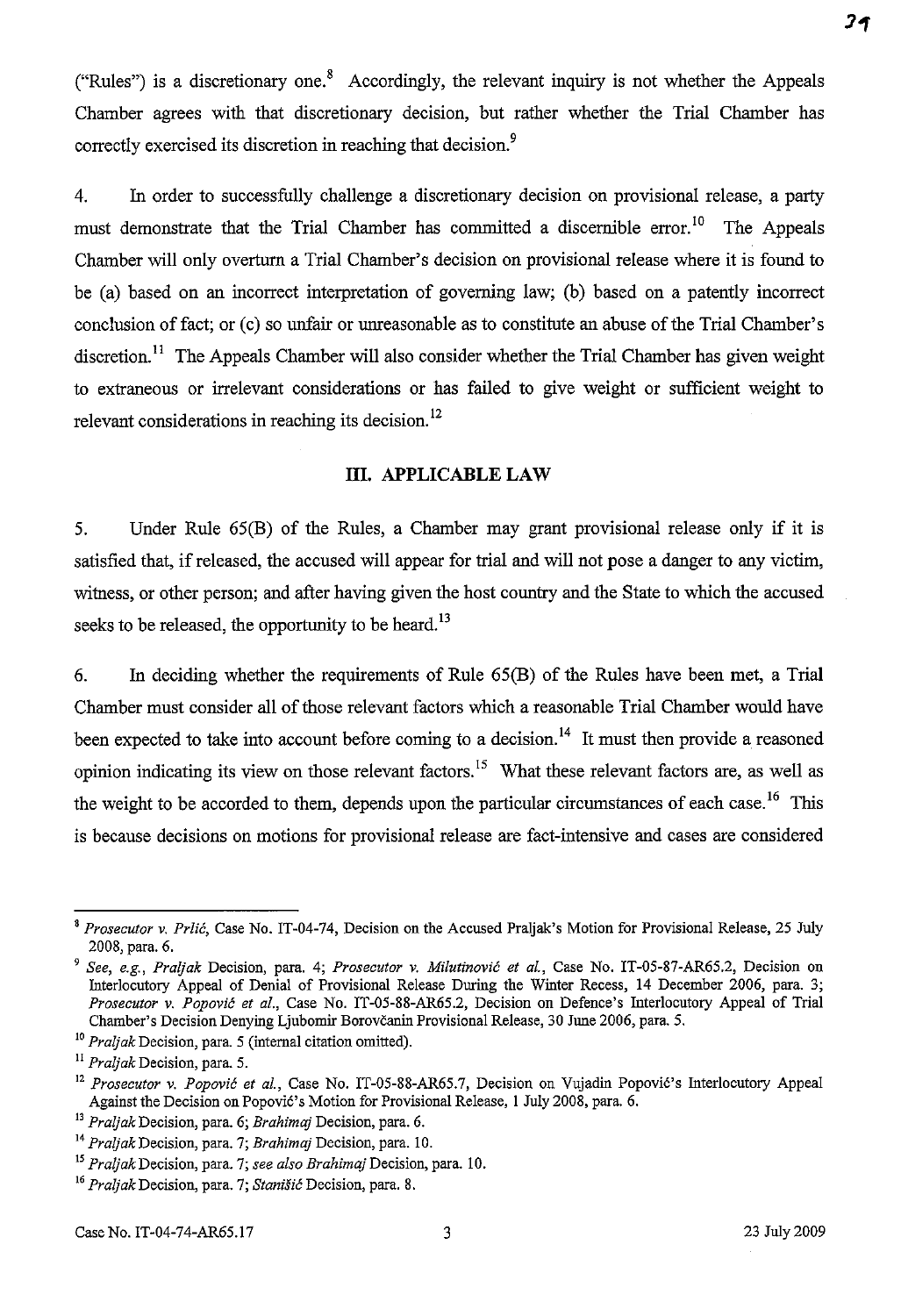on an individual basis in light of the particular circumstances of the individual accused.<sup>17</sup> The Trial Chamber is required to assess these circumstances not only as they exist at the time when it reaches its decision on provisional release but also, as much as can be foreseen, at the time the accused is expected to return to the Tribunal.<sup>18</sup> If the Trial Chamber is satisfied that the requirements of Rule 65(B) have been met, it has a discretion as to whether or not to grant provisional release to an accused. An application for provisional release brought at a late stage of proceedings, and in particular after the close of the Prosecution case, should only be granted when sufficiently compelling humanitarian reasons exist. !9

#### **IV. DISCUSSION**

7. The Prosecution argues that the Trial Chamber committed a discernible error of fact, law, and discretion in the Impugned Decision when it granted provisional release to Prlić.<sup>20</sup> The Prosecution contends that the Trial Chamber has misconstrued and misapplied the legal standard for provisional release after a Rule 98 *his* ruling and therefore committed an error of law when it found that Prlic had demonstrated sufficiently compelling humanitarian reasons, that the Trial Chamber has committed an error of fact because Prlic has not established sufficiently compelling humanitarian reasons for provisional release, and that the Trial Chamber incorrectly exercised its discretion when it granted Prlic provisional release.<sup>21</sup>

8. As stated by the Prosecution, "There is no such thing at the ICTY as summer holiday or recess release.<sup>322</sup> The Prosecution first points out that Prlic was recently released in order to attend his father's funeral and [REDACTED] and that this application was unopposed by the Prosecution.23 The Prosecution further observes that on **11** March 2008 the Appeals Chamber rejected as grounds for release circumstances similar to those now submitted, such as  $[REDACTED]$ <sup>24</sup> In light of this, the Prosecution argues that Prlic has the burden of showing adequately supported grounds that are more compelling than those that the Appeals Chamber previously rejected as insufficient, which he has not done.<sup>25</sup>

- $21$  Appeal, para. 2.
- $22$  Appeal, para. 3.
- $23$  Appeal, para. 5.

28

<sup>17</sup>*Prosecutor* v. *Boskoski and Tarculovski,* Case No. IT-04-82-AR65.1, Decision on Johan Tarculovski's Interlocutory Appeal on Provisional Release, 4 October 2005, para. 7.

IS *Praijak* Decision, para. 7; *Stanisic* Decision, para. 8.

I9 *See Praijak* Decision, para. 15.

<sup>&</sup>lt;sup>20</sup> Appeal, para. 2.

<sup>&</sup>lt;sup>24</sup> Appeal, para. 6.

 $25$  Appeal, para. 6.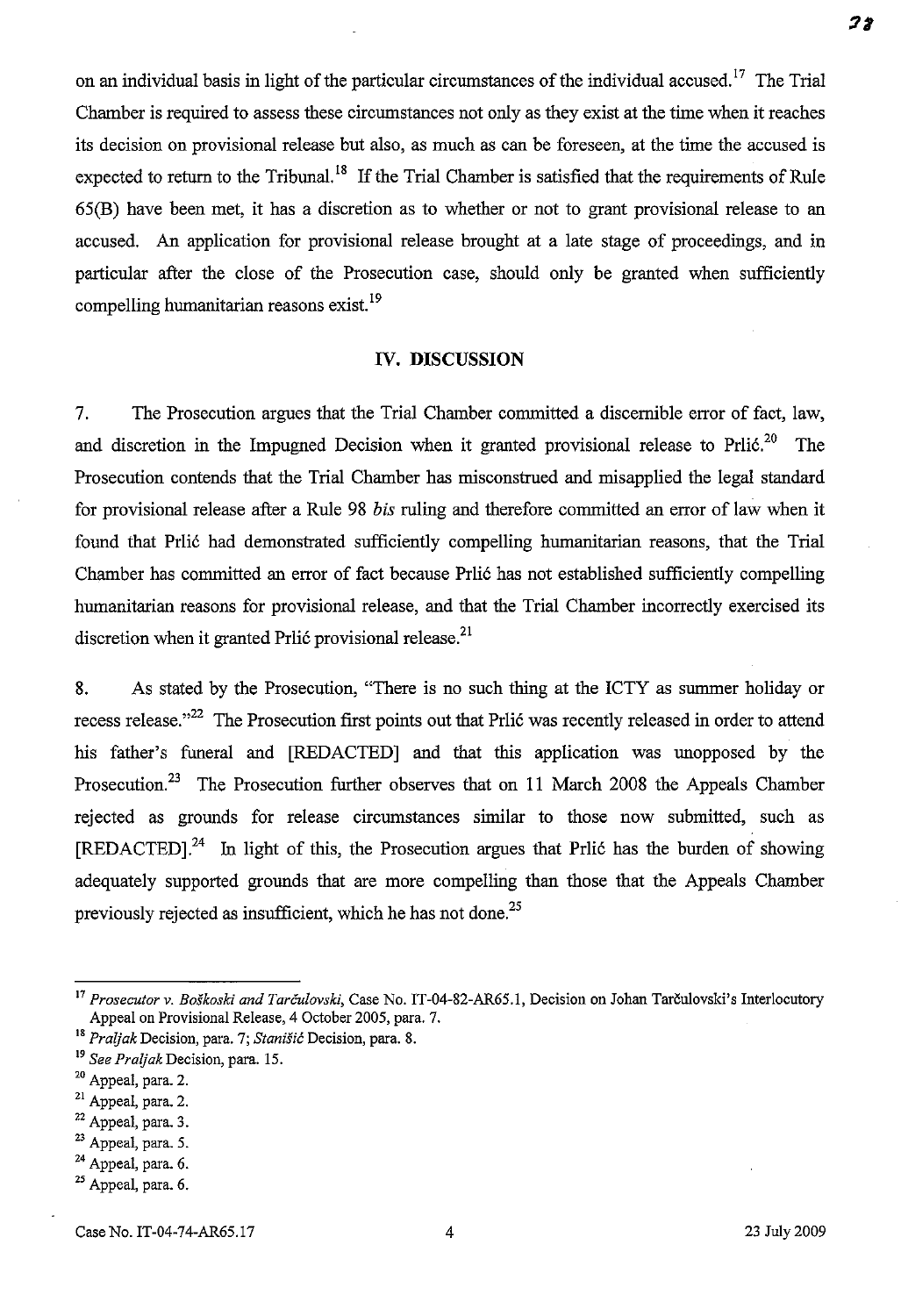71

9. The Prosecution also argues that the Trial Chamber's decision to grant Prlić's request for more time for his family to grieve the loss of his father together is neither proportionate to any compelling humanitarian reasons that may exist, nor consistent with past Tribunal jurisprudence, including that of the Trial Chamber.<sup>26</sup> As concluded by the Prosecution, "Mr. Prlié's entire application comes down to [REDACTED]. Under the strict jurisprudence of the Tribunal and in the circumstances [REDACTED], these are not compelling humanitarian reasons. $27$  Accordingly, the Prosecution argues that the Trial Chamber committed a discernible error when it granted him provisional release.<sup>28</sup>

10. Prli6 responds that the Trial Chamber conducted a thorough assessment of all the circumstances relevant to his request for provisional release and did not simply extend his previous release to attend his father's funeral and grieve with his family members.<sup>29</sup> Prlić also points out that the Trial Chamber specifically noted the analogous humanitarian grounds that had been found to be insufficient in the past, but considered that [REDACTED] amounted to humanitarian reasons additional to and more serious than those previously rejected.<sup>30</sup> Prlić argues that the Trial Chamber did not commit a discernible error because the duration of the release was proportionate to all the circumstances, as is evidenced by the fact that he requested four weeks but was only granted one week and by the stringent conditions placed upon his release.<sup>31</sup>

11. The Appeals Chamber considers that, in analysing the humanitarian reasons set forth by Prli6 underlying his request for provisional release, the Trial Chamber in the Impugned Decision noted that (a) Prlić submitted that the distress caused by his father's death, [REDACTED], justified his request to spend time with his loved ones; (b) [REDACTED]; and (c) [REDACTED].<sup>32</sup> The Trial Chamber also took into account [REDACTED].<sup>33</sup> The Trial Chamber therefore considered that

# [REDACTED].<sup>34</sup>

Finally, the Trial Chamber, in assessing the duration of the release, found that four weeks was disproportionate to the nature and weight of the circumstances justifying provisional release, and

<sup>26</sup> Appeal, para. 7.

<sup>27</sup> Appeal, para. 8.

<sup>28</sup> Appeal, para. 9.

<sup>29</sup> Response, para. I.

<sup>30</sup> Response, para. 2.

**<sup>3</sup>t Response, para. 3.** 

<sup>32</sup> Impugned Decision, para. 29.

<sup>&</sup>lt;sup>33</sup> Impugned Decision, paras 29, 31.

<sup>34</sup> Impugned Decision, para. 31.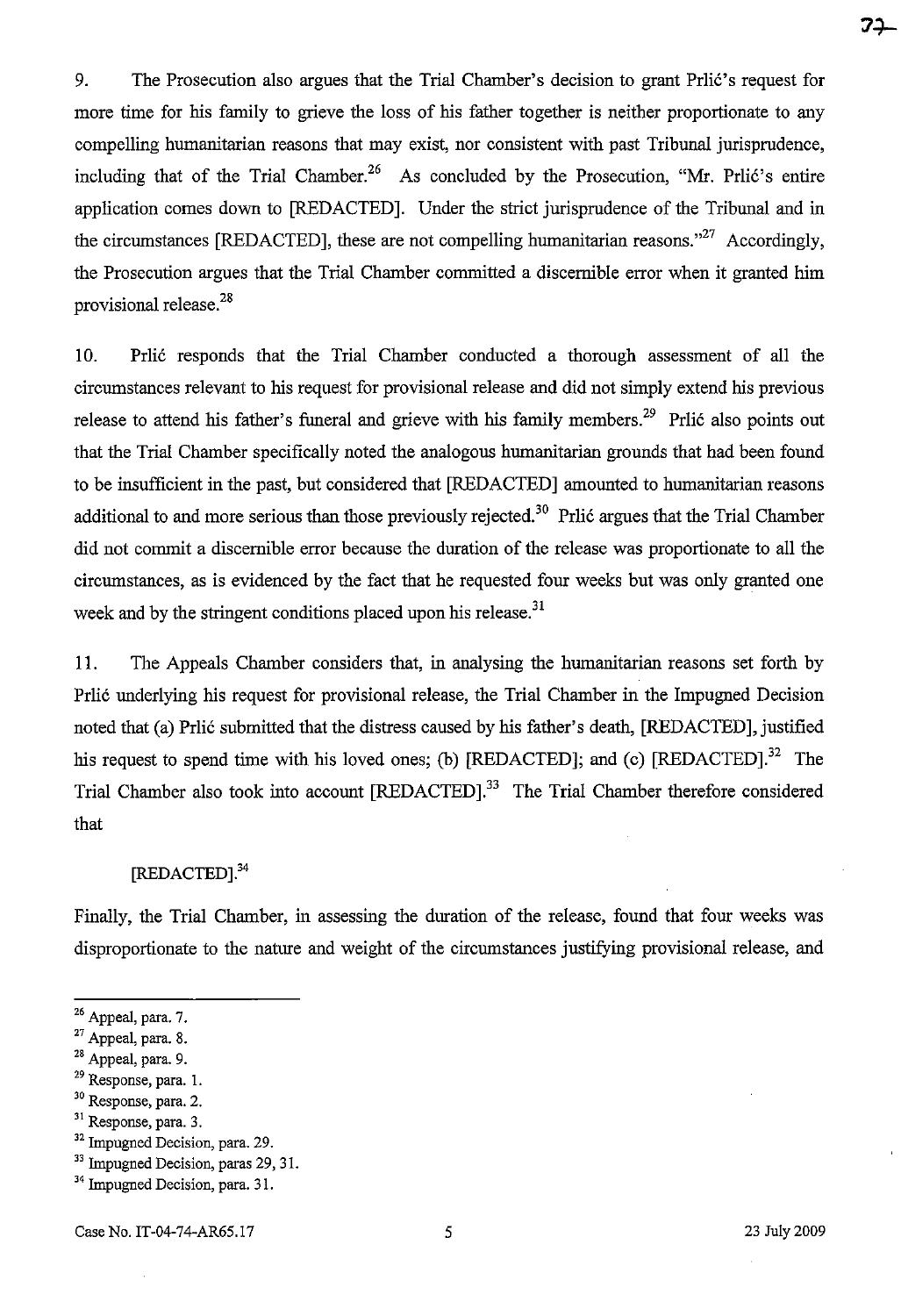found it necessary to limit the period so that it was proportionate to the time necessary for Prlic to [REDACTED], *i.e.*, a single week.<sup>35</sup>

12. The Appeals Chamber considers that the Trial Chamber, in granting provisional release to Prlic, took into consideration new relevant information concerning [REDACTED]. [REDACTED]. The Appeals Chamber, having considered the new evidence before the Trial Chamber, finds that the Trial Chamber did not commit a discernible error or abuse its discretion in considering that [REDACTED] justify the provisional release of Prlic for a short period of time. Moreover, the Trial Chamber carefully evaluated the duration of the provisional release to ensure that its length was no longer than necessary for Prlic to [REDACTED]. The Appeals Chamber therefore finds that the period of the release is proportionate to the humanitarian reasons set forth therefor and that the Trial Chamber did not commit a discernible error or abuse its discretion in this regard.

36

<sup>&</sup>lt;sup>35</sup> Impugned Decision, paras 32–33.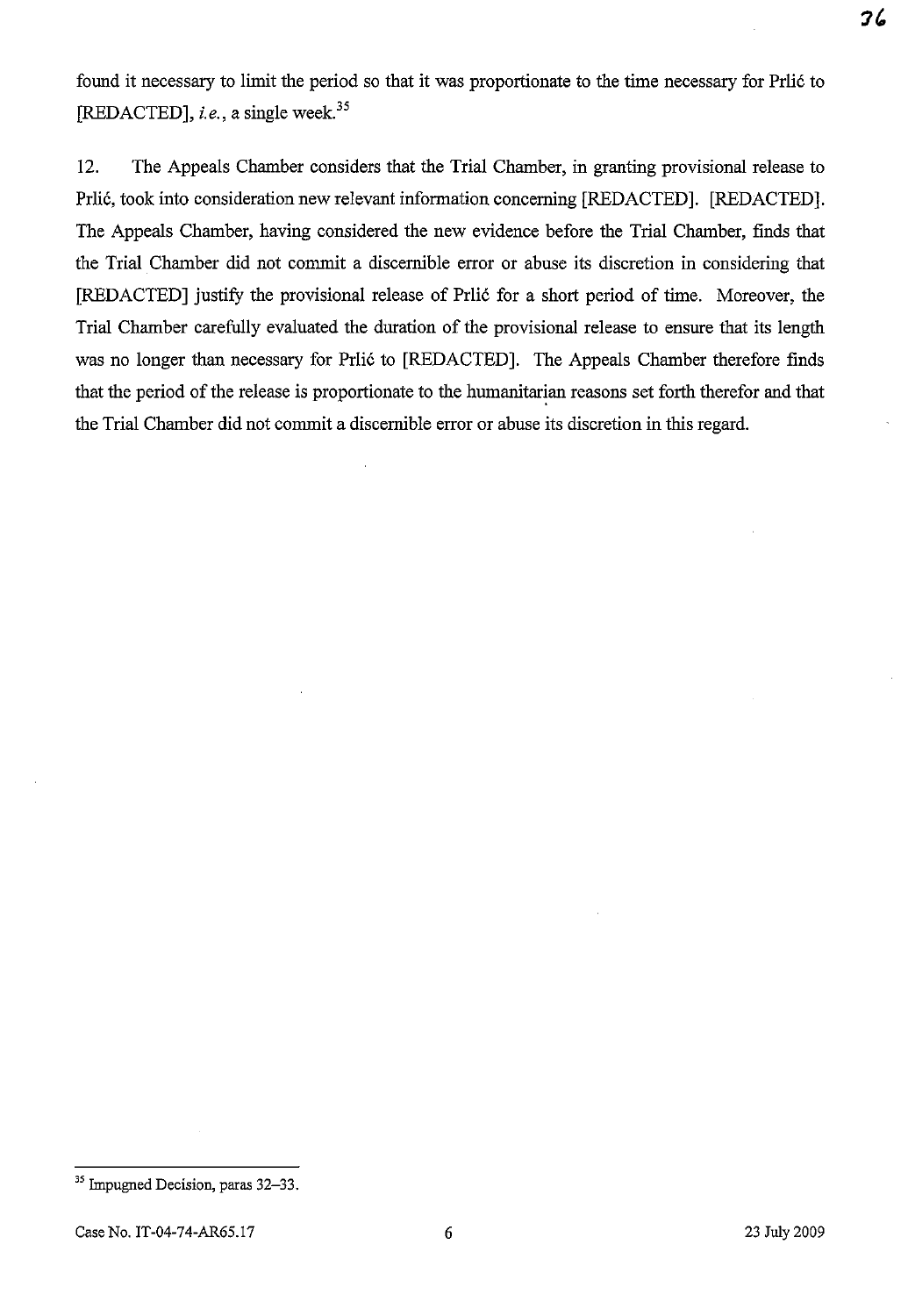# **V. DISPOSITION**

13. For the foregoing reasons, the Appeals Chamber **DISMISSES** the Appeal.

Done in English and French, the English text being authoritative.

 $\overline{\phantom{a}}$ 

Judge Patrick Robinson Presiding

Judge Mehmet Güney appends a partly dissenting opinion.

Dated this twenty-third day of July 2009 At The Hague The Netherlands

**[Seal of the Tribunal]** 

 $25$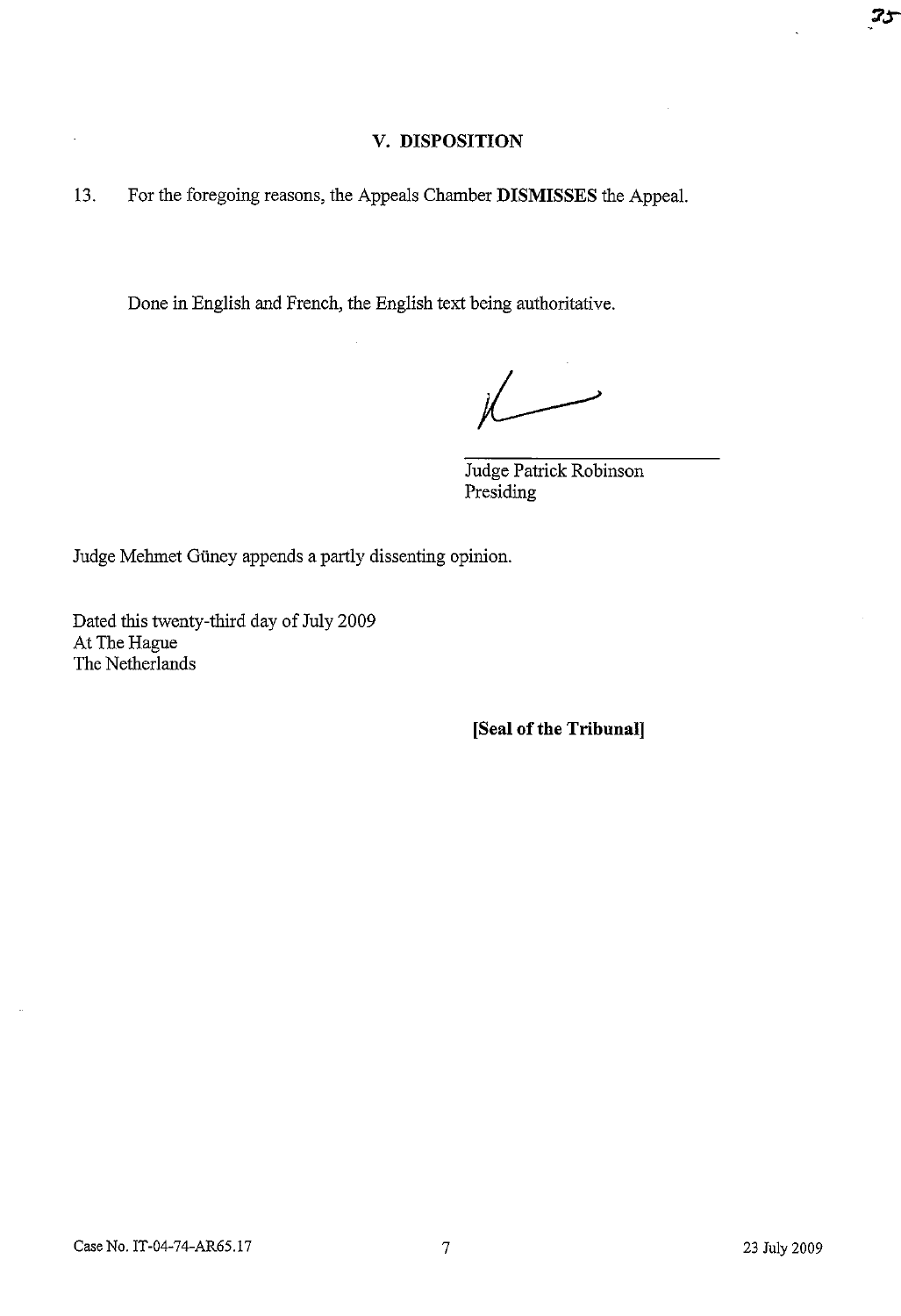# **PARTLY DISSENTING OPINION OF JUDGE GUNEY**

1. In a number of previous decisions<sup>36</sup> I expressed my disagreement with the majority of the Judges' interpretation of Rule  $65(B)$  of the Rules of Procedure and Evidence ("Rules")<sup>37</sup> adopted in the 11 March 2008 Decision in the case of *Prosecutor v. Prlić et al.* ("*Petković* Decision").<sup>38</sup> When assessing a motion for provisional release after trial proceedings have passed the stage of a Rule *98bis* decision, the interpretation of the majority imposes an additional requirement of "sufficiently compelling humanitarian reasons" to the enumerated criteria of Rule 65(B) of the Rules.<sup>39</sup>

2. For the same reasons as mentioned in my previous dissenting opinions, I face difficulties to follow the Judges' majority opinion in the instant case, which requires the Accused Jadranko Prli6 to demonstrate "sufficiently compelling humanitarian reasons" for his motion for provisional release to be considered.

يجتدع

*<sup>36</sup> Prosecutor* **v.** *Jadranko Prlic et a/.,* **Case No IT-04-74-AR65.l6, Decision on Prosecution's Appeal Against Decision**  on Pušić's Motion for Provisional Release, 20 July 2009; *Prosecutor v. Vujadin Popović et al.*, Case No IT-05-88-**AR65.8, Decision on Prosecution's Appeal Against Decision on Gvera's Motion for Provisional Release, 20 July**  *2009; Prosecutor* v. *ladranko Prlil: et ai.,* Case No 1T-04-74-AR65.14, Decision on Jadranko Prli6's Appeal Against the *Décision Relative à la Demande de Mise en Liberté Provisoire de l'Accusé Prlić, 9 April 2009, 5 June 2009,* Partly Dissenting Opinion of Judge Güney; *Prosecutor v. Jadranko Prlić et al.*, Case No IT-04-74-AR65.7, Decision **on "Prosecution's Appeal from** *Decision Relative ala Demande de Mise en Liberte Provisoire de l'Accuse Petkovic*  Dated 31 March 2008", 21 April 2008, Partly Dissenting Opinion of Judge Guney; *Prosecutor* v. *ladranko Prlic et al.,* **Case No** IT~04~74-AR65.8, **Decision on "Prosecution's Appeal from** *Decision Relative a la Demande de Mise en*  Liberté Provisoire de l'Accusé Prlić Dated 7 April 2008", 25 April 2008, Partly Dissenting Opinion of Judge Güney; *Prosecutor v. Jadranko Prlic et al.,* **Case No IT-04-74-AR65.6, Reasons for Decision on** *"Prosecution's Urgent Appeal Against Decision Decision Relative a la Demande de Mise en Liberte Provisoire de l'Accuse Pusic Issued on 14 April 2008",* 23 April 2008; *Prosecutor* v. *Vujadin Popovil: et ai,* Case No IT-05-88-AR65.4, Decision On **Consolidated Appeal Against Decision on Borovcanin's Motion for a Custodial Visit and Decisions on Gvero's and Mileti6's Motions for Provisional Release During the Break in the Proceedings, 15 May 2008, Partly Dissenting Opinion of Judges Liu et GUney.** 

<sup>&</sup>lt;sup>37</sup> Rules of Procedure and Evidence, as amended on 4<sup>th</sup> November 2008.

**<sup>38</sup>***Prosecutor v. Jadranko Prlic et al.,* **Case No IT-04-74-AR65.5, Decision on Prosecution's Consolidated Appeal Against Decisions to Provisionally Release the Accused Prlic, Stojic, Praljak, Petkovi6 et Caric, 11 March 2008.** 

*<sup>39</sup> Prosecutor v. Jadranko Prlic et al.,* **Case No IT-04-74-AR65.5, Decision on Prosecution's Consolidated Appeal**  Against Decisions to Provisionally Release the Accused Prlić, Stojić, Praljak, Petković and Ćorić, 11 March 2008. I **would like to point out that I was not member** of the **Bench that rendered this decision.**